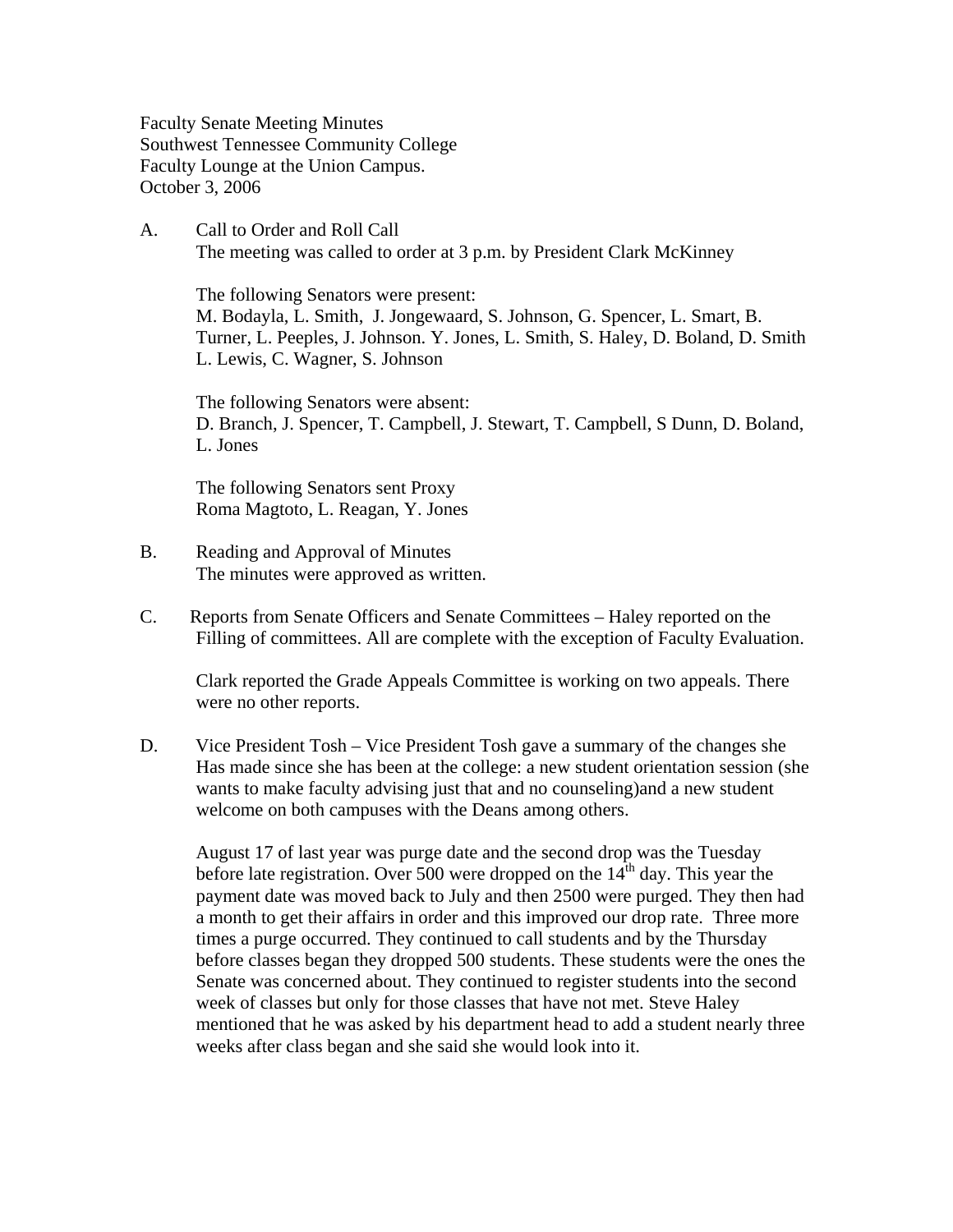They are telling students it is there responsibility to have books for all classes. Tamara asked her to request emails be sent to instructors notifying them of the reason for adding students and she agreed. Bill Turner asked her about LDA's and she responded that by purging early we were getting a more stable student body. Vice President Tosh was not aware of the agreement with Dr. Miller made over a year ago that no students would be added to any classes after registration ended.

She also said that advisors would be moved on Union Campus to M Bldg and plans to move the Bursar there in the future. They will also consolidate on the Macon Campus. Advisors will rotate campuses in the future. She said that students will be purged from all classes even if they paid for only one.

## E. Old Business

 Clark addressed Tamara's concern that making an appointment with Paul Thomas Been problematic. Clark declared that as of now her ad hoc committee is inactive. Clark reported that regarding Doug Smith's concern about Macon parking he had Met with the Campus Police and they are ticketing students on lakefront parking Areas. No student workers are issued parking decals.

Regarding the calendar issues he spoke with the calendar committee and the Spring break is a TBR date.

He will raise the late graduation date with Dr. Miller. Lee Smart moved we request the date be moved earlier and that the Senior Staff should be consulted. Tamara seconded and the motion passed.

F. New Business

Leslie asked for clarification on out of state travel. Lilliette suggested we report on this at next meeting. Questions were raised about a dean who may have acted unprofessionally regarding this matter and Clark said he would raise the issue with Dr. Miller.

Lilliette moved we look at the By Laws of the Senate and name a subcommittee to revise the constitution as needed. Lee Smart seconded and the motion passed. Lilliette will chair with Lee Smart, Bill Turner, Joyce Johnson, and Tamara McColgan as members.

G. Adjournment The meeting was adjourned at 4:25.

\*Senate Sharepoint Web Site: http://internal.southwest.tn.edu/fac-senate/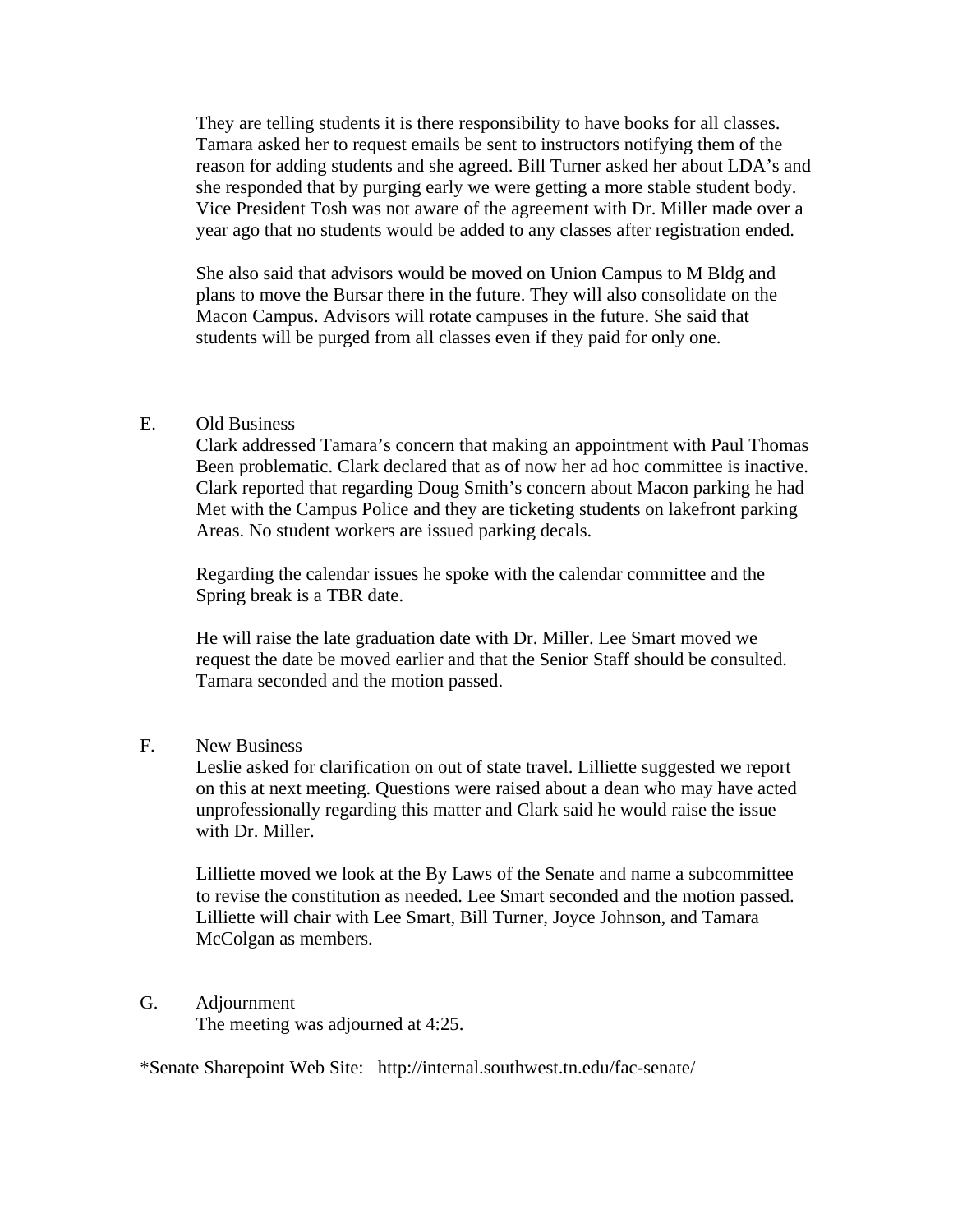| 2006-2007 Senate                |                                  |                                                                                  |      |
|---------------------------------|----------------------------------|----------------------------------------------------------------------------------|------|
| President:                      | Clark McKinney cmckinney<br>4574 |                                                                                  |      |
| <b>Division Senators:</b>       |                                  |                                                                                  |      |
|                                 |                                  | Division Senators of Liberal Studies and Education - Five Seats.                 |      |
|                                 |                                  | (Developmental Studies, Education, Fine Arts/Language and Literature, Social and |      |
| <b>Behavioral</b>               |                                  |                                                                                  |      |
| Science/Criminal Justice)       |                                  |                                                                                  |      |
| Mary Ann Bodayla (1yr) mbodayla |                                  | Social Behav. Sci./Crim. Just.                                                   | 5197 |
| Doug Branch (1yr)               | dbranch                          | Fine Arts/Lang. and Lit.                                                         | 4483 |
| Lilliette Smith (1yr)           | ljsmith                          | Social Behav. Sci./Crim. Just.                                                   | 4125 |
| Jim Jongewaard (2yrs)           | jjongewaard                      | Education                                                                        | 5833 |
| Stacey Johnson (2yrs)           | smjohnson4                       | Fine Arts/Lang. and Lit.                                                         | 4602 |

Division Senators of Business, Career Studies and Technology - Five Seats. (Accountacy/Office Adm./Career Studies, Business Adm. and Paralegal Studies, Information Tech/Graphic Arts, Engineering Tech., Industrial and Environ. Tech.) Jerry Redmond (1yr) jredmond Information Tech., Graph. Arts. 4410\_\_\_\_\_\_ Gary Spencer (1yr) gspencer Engineering Tech. 4404 \_\_\_\_\_\_ Jeffrey Steward (1yr) jstewart Indus & Environ Technologies 4665\_\_\_\_\_\_\_\_\_ Lee Smart (2yrs) lsmart Accountancy/ Office Adm. 5076\_\_\_\_\_\_

Division Senators of Math, Natural Sciences, & Health Sciences - Four Seats.

(Nursing, Mathematics, Natural Sciences, Allied Health)

| Bill Turner $(1yr)$         | wturner | <b>Mathematics</b>      | 6023 |
|-----------------------------|---------|-------------------------|------|
| Doug Smith (2yrs)           | dsmith  | <b>Natural Sciences</b> | 4128 |
| Shirley Brown (2yrs) sbrown |         | <b>Nursing</b>          | 5425 |
| Roma Magtoto (1yr) rmagtoto |         | <b>Nursing</b>          | 5435 |
| <b>Department Senators:</b> |         |                         |      |

Division: Business, Career Studies & Tech.

Departments:

a. Business Administration/Accountancy and Paralegal Studies

b. Office Administration/Information Technologies and Hospitality Mgt.

c. Engineering Technologies

d. Industrial & Environmental Technologies

| Leslie Peeples $(1yr)$ lpeeples |         | Off Adm/Info Tech & Hosp. Mgt. | 4006 |
|---------------------------------|---------|--------------------------------|------|
| Lillie Lewis $(1yr)$            | llewis  | Accountancy                    | 4547 |
| Lisa Jones $(1yr)$              | lgiones | Engineering Tech.              | 4983 |
| Carl Wagner (1yr)               | cwagner | Industrial and Environ. Tech.  | 4160 |

Division: Liberal Studies & Education Departments: